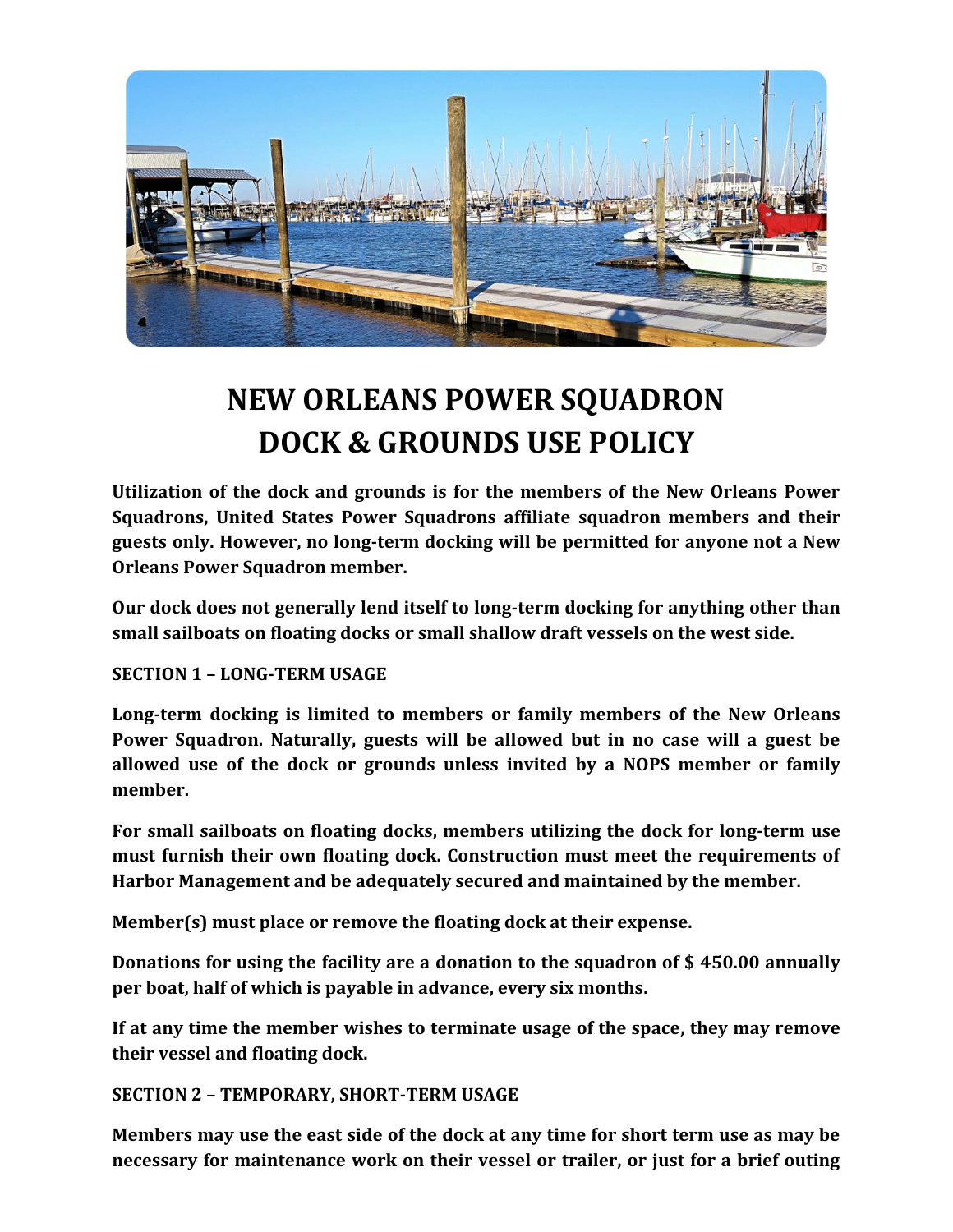**from their normal marina. Temporary parking (2 to 3 days) on the grounds for trailer maintenance, etc. is also allowed.**

**All overnight docking or vehicle or trailer parking must be coordinated with the Dock Master or Assistant Dock Master, including notification via telephone or e-mail when leaving.**

**Three days consecutive usage is free of charge. Members staying more than three days must make a donation of 50 cents per foot or \$ 10.00 per day, whichever is higher.** 

**(Over)**

**Page 1**

**Guest boats are allowed when sponsored by members, provided space is available.**

**When there will be several boats using the dock as with a Home Port Rendezvous, large vessels should use the northernmost part of the dock, stern to. This will permit easier access by smaller vessels to clear the NOYC floating dock. A bow anchor is recommended and the anchor line must be marked with a sliding buoy.** 

**SECTION 3 –**

**HOME PORT RENDEZVOUS**

**Docking for all Home Port Rendezvous includes three free days. RESERVATIONS WITH THE DOCKMASTER OR ASSISTANT DOCKMASTER ARE REQUIRED AND WILL BE ON A FIRST COME, FIRST SERVED BASIS.**

**A cut-off date for members will be established for each Home Port Rendezvous in order for invited guests to bring their boats as space permits.**

**A length limit for large boats is yet to be determined. Membership will be notified as soon as big boat trial runs are complete and a length limit is set.**

#### **HOLD HARMLESS AND INSURANCE**

**USE THE FACILITY AT YOUR OWN RISK! Anyone using the dock or grounds shall hold harmless the New Orleans Power Squadron for any damage to their vessel, trailer or vehicle due to, but not limited to, improper/inadequately securing a boat to the dock, moving/maneuvering boats and theft or vandalism of boats, trailers, boat parts or vehicles, or personal injury while on the property.**

**Owners of all boats using the facility shall maintain liability insurance on all vessels using the dock.**

**STORM CONDITIONS**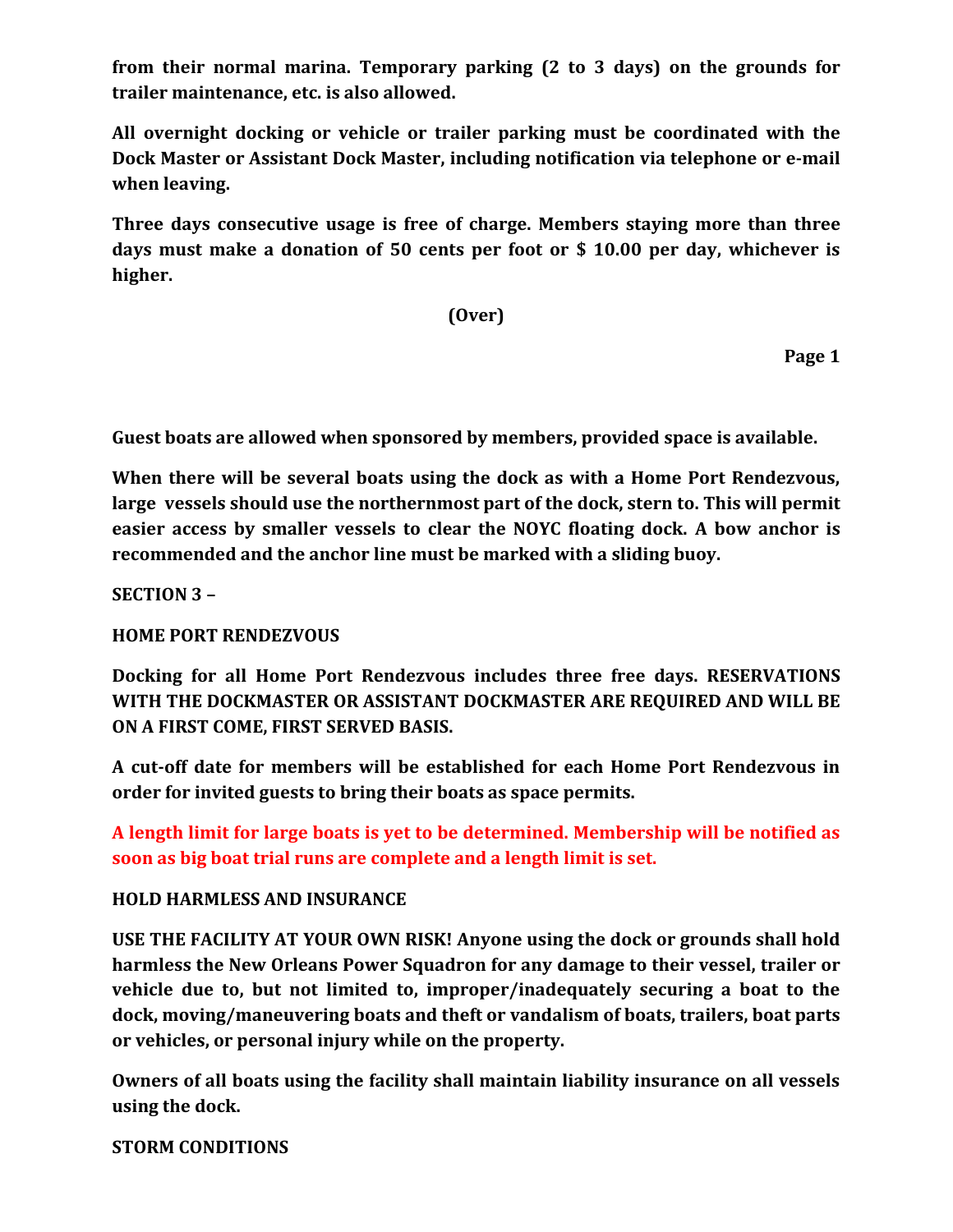**All vessels must be removed from the dock within 24-hours of the forecast arrival of any severe weather in the Greater New Orleans area. This includes floating docks utilized by day-sailers. Trailers and vehicles must also be off the property by the same time set for vessels.**

**A fine of \$ 250.00 may be imposed if a member does not remove their vessel, vehicle or trailer by the established deadline. Docking privileges may be subject to cancellation or non-renewal at the discretion of the New Orleans Power Squadron Executive Committee.**

**12/1/17**

**Page 2**

## *New Orleans Power Squadron*

### *Long-term Docking Agreement*

Issued to: Name of Owner(s)

USPS Certificate No(s).\_\_\_\_\_\_\_\_\_\_\_\_\_\_\_\_\_\_\_\_\_\_\_\_\_\_\_\_\_\_, \_\_\_\_\_\_\_\_\_\_\_\_\_\_\_\_\_\_\_\_\_\_\_\_\_\_\_\_\_\_.

### *Fee, Rules and Fines*

**Small sailboats on floating docks (8' x 16').** Members utilizing the dock for long-term use must furnish their own floating dock. Construction must meet the requirements of Harbor Management and be adequately secured and maintained by the member.

Member(s) must place or remove the floating dock at their expense.

Fees for using the facility are a donation to the squadron of \$ 450.00 annually per boat, half of which is payable in advance, every six months.

If at any time the member wishes to terminate usage of the space, they may remove their vessel and floating dock.

#### **HOLD HARMLESS AND INSURANCE**

**USE THE FACILITY AT YOUR OWN RISK!** Anyone using the dock or grounds shall hold harmless the New Orleans Power Squadron for any damage to their vessel, trailer, vehicle due to, but not limited to, improper/inadequately securing a boat to the dock, moving/maneuvering boats and theft or vandalism of boats, trailers, boat parts or vehicles, or personal injury while on the property.

Owners of all boats using the facility shall maintain liability insurance on all vessels using the dock.

#### **STORM CONDITIONS**